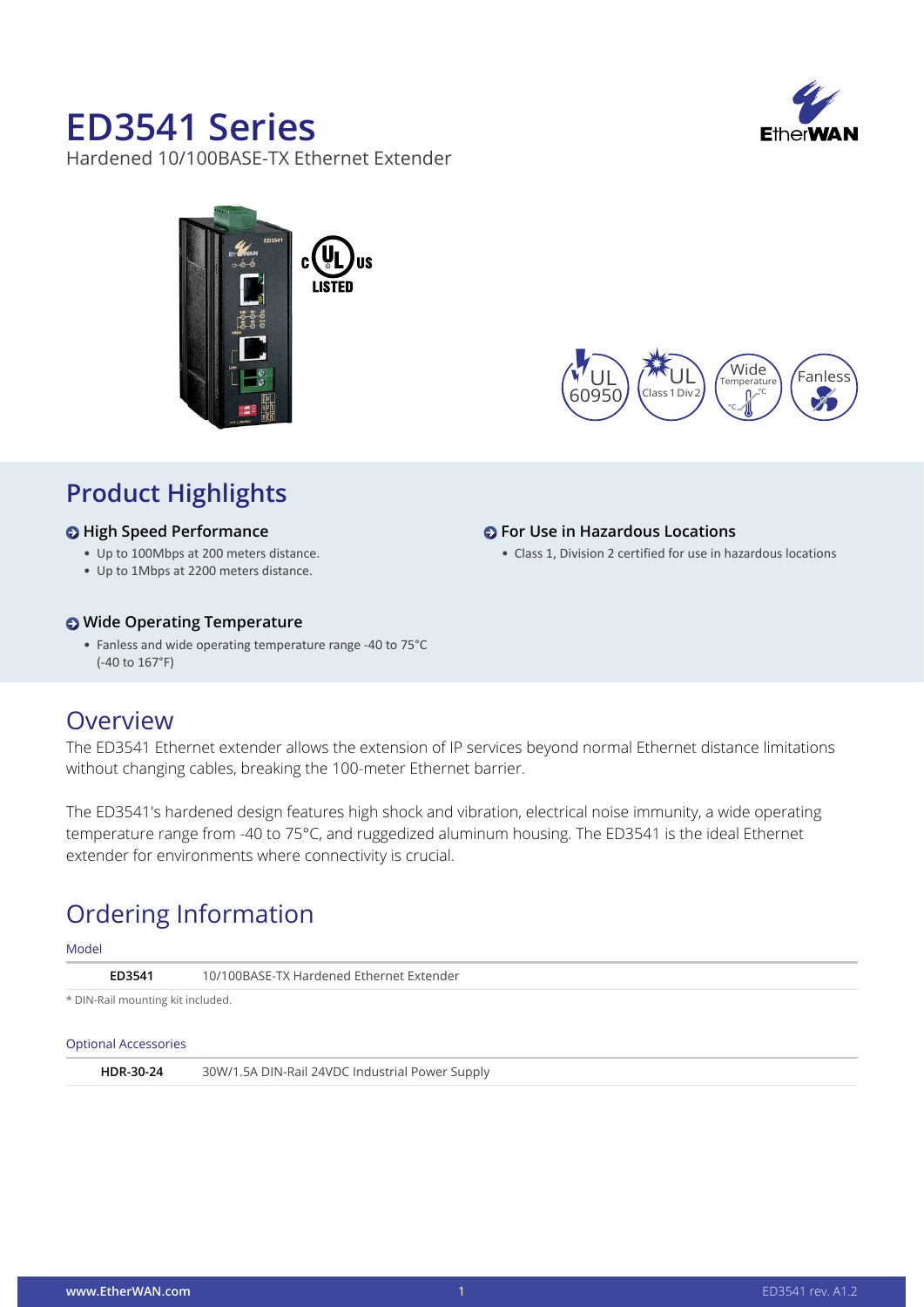## Hardware Specifications

| Interface                               |                                                                                                                                                                           |  |
|-----------------------------------------|---------------------------------------------------------------------------------------------------------------------------------------------------------------------------|--|
| <b>Ethernet Port</b>                    | Port: One RJ-45 port<br>Speed: 10/100Mbps<br>Distance: 100 meters (328ft.)<br>Cable:<br>10BASE-T: UTP Cat. 3, 4, 5 (2-pair wire)<br>100BASE-TX: UTP Cat. 5 (4-pair wire)  |  |
| <b>Ethernet</b><br><b>Extender Port</b> | Port: One RJ-11/Terminal Block port<br>Speed: Up to 100Mbps<br>Distance: 2200 meters (7,217ft.)<br>Cable: Telephone wire 24AWG<br>(0.5mm diameter, 1-pair wire) or larger |  |
| <b>DIP Switch</b>                       | DIP 1 Site: Auto/Loc<br>$DIP$ 2   DR: On/Off                                                                                                                              |  |
| <b>LED Indicators</b>                   | Per Unit: Power 1, Power 2<br>Per 10/100TX Port: Link/Activity, full-duplex<br>Line Speed: 100/80/60/40/20Mbps and link<br>below 20Mbps                                   |  |
|                                         |                                                                                                                                                                           |  |

| Distance (m) | Data rate (Mbps) |
|--------------|------------------|
| 200          | 100              |
| 400          | 80               |
| 600          | 60               |
| 800          | 40               |
|              | $\cdots$         |
| 2200         | 1                |

Note:

All speed selections are Symmetrical on the DSL and Full-duplex on the Ethernet.

The data rate will vary according to the line quality.

| Technology             |                                                                                                            |
|------------------------|------------------------------------------------------------------------------------------------------------|
| <b>Standards</b>       | IEEE 802.3 10BASE-T<br>IEEE 802.3u 100BASE-TX<br>IEEE 802.3x full duplex and flow control                  |
| <b>Processing Type</b> | Half-duplex back-pressure and IEEE 802.3x<br>full-duplex flow control<br>Auto-negotiation<br>Auto MDI/MDIX |
|                        |                                                                                                            |
|                        |                                                                                                            |

| гомен                |                                                               |
|----------------------|---------------------------------------------------------------|
| Input                | 12-48VDC (Terminal Block)                                     |
| Power<br>Consumption | 4.56W max. 0.38A@12VDC, 0.07A@48VDC                           |
| <b>Protection</b>    | Over Current Protection<br><b>Reverse Polarity Protection</b> |

| Physical                 | $\pm$                                                                                                                                                                            |
|--------------------------|----------------------------------------------------------------------------------------------------------------------------------------------------------------------------------|
| <b>Casing Material</b>   | Aluminum                                                                                                                                                                         |
| <b>Dimensions</b>        | 42 x 90 x 100mm (W x D x H)<br>1.65" x 3.54" x 3.94"                                                                                                                             |
| Weight                   | 0.41kg (0.9lbs)                                                                                                                                                                  |
| <b>Installation Type</b> | DIN-rail mounting (Top hat type<br>35mm)                                                                                                                                         |
| Environmental            | $\pm$                                                                                                                                                                            |
| <b>Operating Temp.</b>   | -40 to 75°C (-40 to 167°F)<br>Tested @ -40 to 85°C (-40 to 185°F)                                                                                                                |
| <b>Storage Temp.</b>     | -40 to 85°C (-40 to 185°F)                                                                                                                                                       |
| <b>Relative Humidity</b> | 5% to 95% (non-condensing)                                                                                                                                                       |
| Regulatory               | $\mathrm{+}$                                                                                                                                                                     |
| <b>ISO</b>               | Manufactured in ISO-9001 facility                                                                                                                                                |
| <b>EMI</b>               | FCC Part 15B Class A<br><b>VCCI Class A</b><br>EN 61000-6-4                                                                                                                      |
| <b>EMS</b>               | EN 61000-6-2<br>EN 61000-4-2 (ESD)<br>EN 61000-4-3 (Radiated RFI)<br>EN 61000-4-4 (Burst)<br>EN 61000-4-5 (Surge)<br>EN 61000-4-6 (Induced RFI)<br>EN 61000-4-8 (Magnetic field) |
| <b>Safety</b>            | UL 60950-1<br>EN 60950-1<br>IEC 60950-1<br>ISA 12.12.01<br>Class 1, Division 2 group A, B, C &D<br>for hazardous locations                                                       |
| <b>Vibration</b>         | IEC 60068-2-6 Fc                                                                                                                                                                 |
| <b>Shock</b>             | IEC 60068-2-27 Ea                                                                                                                                                                |
| Free Fall                | FED STD 101C Method 5007.1                                                                                                                                                       |
| Warranty                 | ┿                                                                                                                                                                                |
| Length                   | Limited Lifetime                                                                                                                                                                 |
| <b>Details</b>           | www.etherwan.com/support/<br>warranty-policy                                                                                                                                     |
| <b>What's Included</b>   | +                                                                                                                                                                                |
| <b>Device</b>            | <b>Ethernet Extender</b>                                                                                                                                                         |
| <b>Documentation</b>     | Quick Install Guide                                                                                                                                                              |